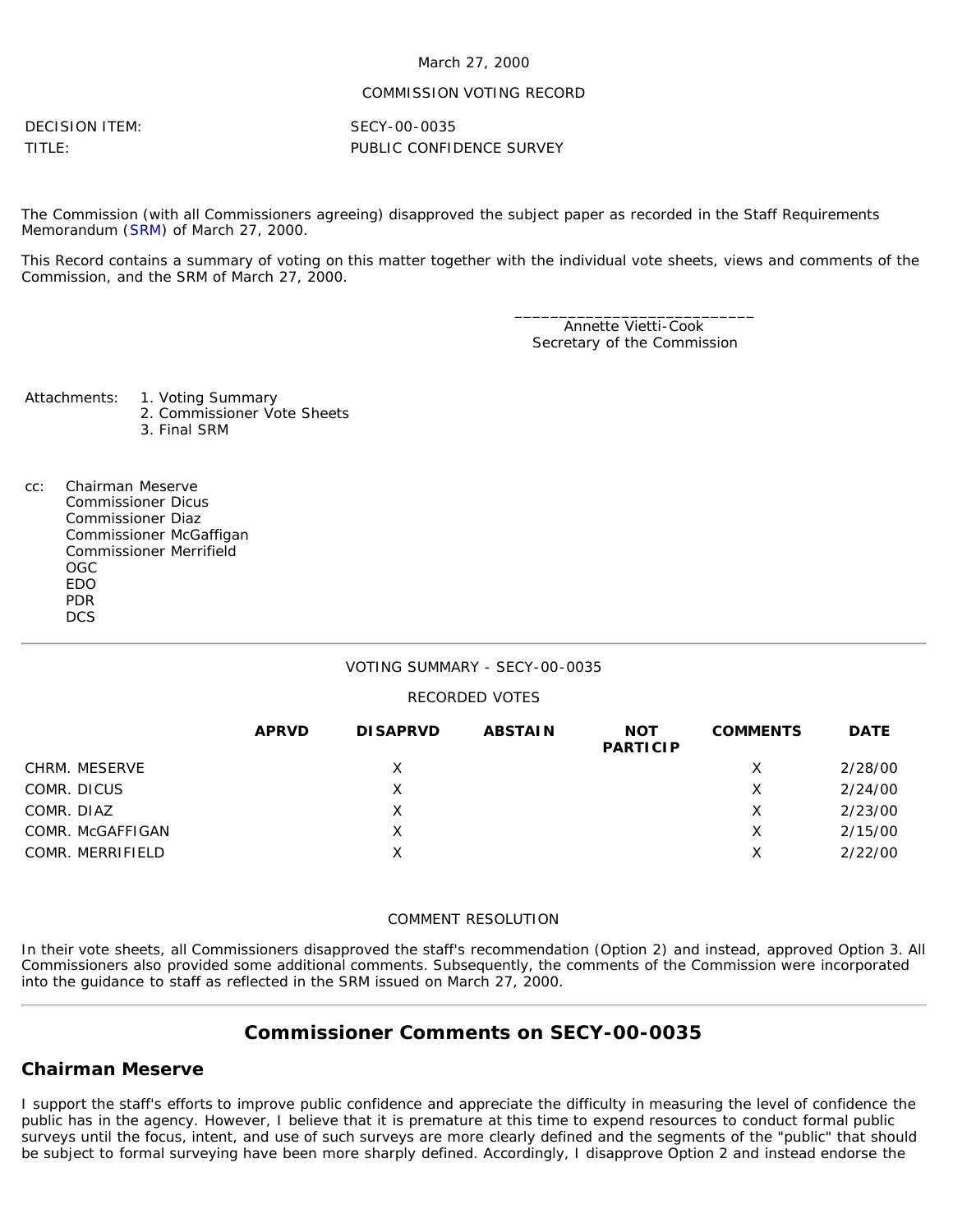augmented outreach and feedback efforts outlined in Option 3 of SECY-00-0035.

The staff should focus on obtaining feedback from those members of the public who attend agency public meetings or other outreach activities to ascertain their views on the agency's activities and on their interaction with the NRC. Augmenting the current process in this manner will provide the staff with valuable feedback from members of the public who are involved in the agency's processes. After the staff has had an opportunity to obtain and analyze information gained from this effort, it may then be appropriate for the staff to conduct one or more formal public surveys covering defined segments of the population and focusing on specific Commission activities or issues.

Any resources necessary for this effort, including any contractor assistance, should be reprogrammed within existing agency resources.

### **Commissioner Dicus**

While I support the concept of developing an objective measure to determine our progress over time on Public Confidence issues, I do not believe the staff has made the case in this paper for proceeding to the recommended Option 2. I understand that the staff's intent was to select one segment to be the subject of an ACSI survey to be evaluated before deciding to extend the survey process to other segments. While this may ultimately be an appropriate strategy, I would want much more detailed information on what segment is going to be used for a "pilot" ACSI survey, what criteria or direction we will be asking ACSI to focus on in the survey, and what we will be looking for when the survey results are received to determine the success and usefulness of the pilot survey.

Accordingly, I support the third option concerning collecting and evaluating feedback information from meetings and workshops in the interim. While this information may not be entirely satisfactory, relying as it must on feedback only from those individuals motivated enough to participate in meetings and workshop opportunities, it will provide some initial information that may be useful in designing future surveys. I would not object to the staff providing a more definitive description of a pilot project using ACSI for future Commission approval.

### **Commissioner Diaz**

Of the three options presented, I prefer and support only option 3. Option 3 could augment the NRC's current initiatives to improve communication with various segments of the public on broad subject areas as well as specific activities. This approach can provide timely and focused feedback, at low cost, from members of the public who interact with the NRC. Feedback on whether the agency is communicating well (informing, listening and responding) should help the agency in its efforts to assure that its communication is clear, accurate and useful. I believe those efforts have added importance as the agency increases the role of risk information in its regulatory programs.

It is not clear that the agency would obtain any greater benefit from the limited surveys that are suggested under option 2 than we can already obtain through the use of existing and improved feedback mechanisms as part of the agency's activities. Moreover, even if resources could be found for performance of the numerous surveys that would ultimately be required under option 2, such initiatives should be postponed during this dynamic period of change for the agency. Fundamentally, I believe this is a period in which the agency must focus on obtaining and solidifying results from such projects as the revamping of the reactor oversight process and the handling of the first license renewal applications.

I also believe that option 3 is more consistent with the role that the Commission should assign to consideration of "public confidence" in the NRC. As I have long stressed, the primary indicators of how the agency is satisfying its objectives are the actions that provide reasonable assurance of health and safety and, whenever possible, reduce unnecessary regulatory burden and promote the agency's effectiveness and efficiency. By performing well in those areas, and by establishing effective communication with the public, the agency serves our national interest and should increase public confidence.

# **Commissioner McGaffigan**

I appreciate that the staff has struggled with the issue of public confidence surveys, and I commend the staff for a frank discussion of options. I do not approve the staff recommendation to use the ACSI technique to provide a baseline measure of public confidence in various unnamed segments of the public (option 2). For the reasons discussed below I approve instead option 3.

I have often been critical of various efforts to design a public confidence meter since this notion first came up last year. Our mission is public health and safety. Obviously our ability to carry out our mission is enhanced if the public has confidence in us. We earn that confidence, both staff and Commission, by interacting with the public and addressing their issues. I will always remember David Lochbaum's letter to the Commission about our Millstone 3 restart decision. He told us that he disagreed with our decision, but could not fault the open and transparent process though which the Commission engaged the public and arrived at its decision. That is the model which the Commission and staff need to follow in addressing the issues before us.

We get feedback, both external and internal, about our programs and processes all the time. It is perhaps not systematic, but neither is the proposed survey of unnamed segments of the public. In one example of a proposed survey, the survey would "determine the public's views on the information contained in and ease of use of the NRC's Web site." Why would such a survey at \$35,000, one third of an FTE, provide any better information than simply compiling and acting on feedback received